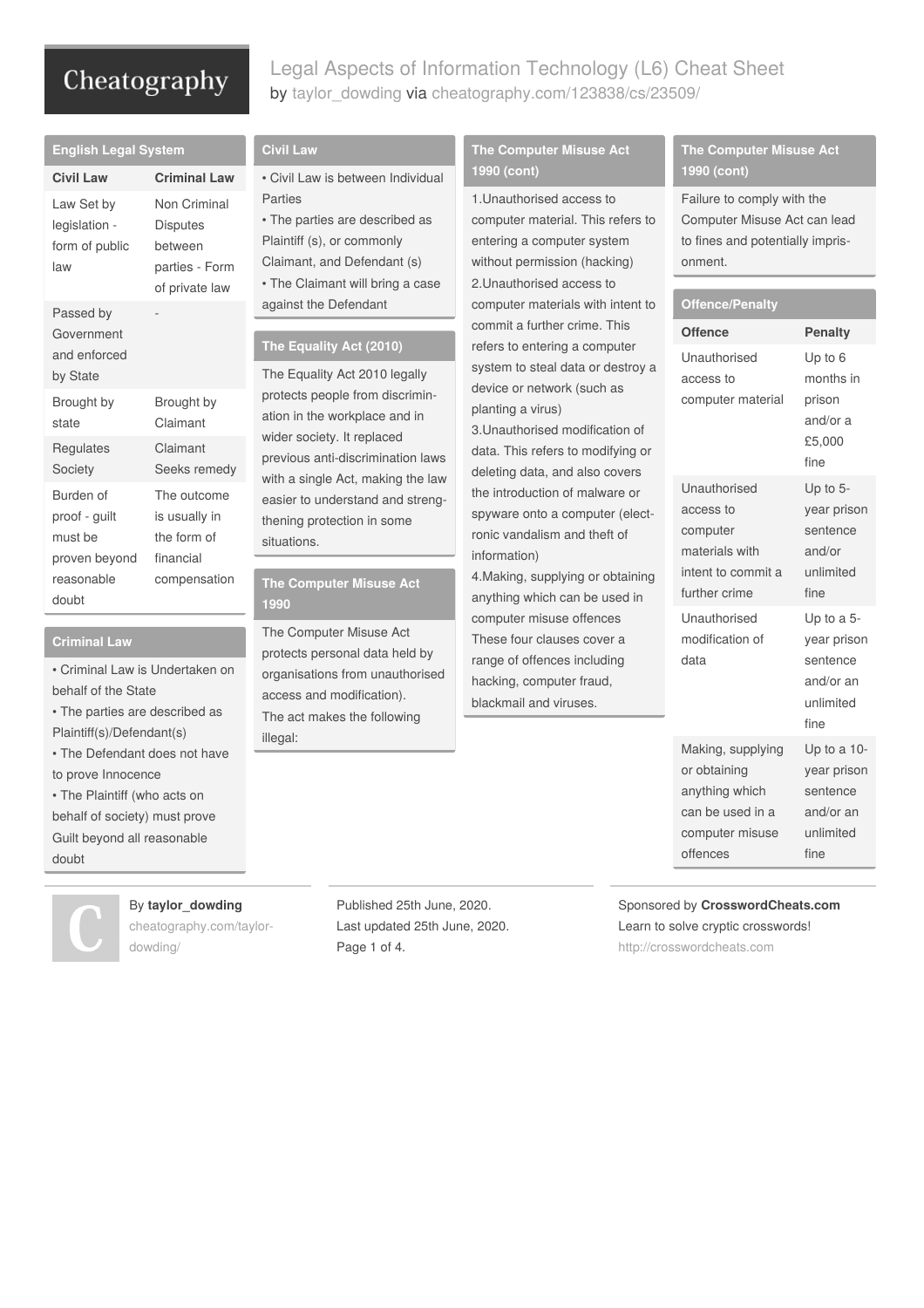Legal Aspects of Information Technology (L6) Cheat Sheet by [taylor\\_dowding](http://www.cheatography.com/taylor-dowding/) via [cheatography.com/123838/cs/23509/](http://www.cheatography.com/taylor-dowding/cheat-sheets/legal-aspects-of-information-technology-l6)

### **Privacy Terminology**

Pseudonymisation

The processing of personal data in such a manner that the personal data can no longer be attributed to a specific data subject without the use of additional information, provided that such additional information is kept separately and is subject to technical and organisational measures to ensure that the personal data are not attributed to an identified or identifiable person. Pseudonymised data is therefore re-identifiable and falls within the definition of personal data.

Profiling

### **Privacy Terminology (cont)**

Any form of automated processing of personal data consisting of the use of personal data to evaluate certain personal aspects relating to a person, in particular to analyse or predict aspects concerning their perfor‐ mance at work or studies, economic situation, health, personal preferences, interests, reliability, behaviour, location or movements.

Restriction of processing The marking of stored personal data with the aim of limiting their processing in the future.

Records of Processing Activities Detailed records of the personal data processing activities that a Data Controller or Processor is required to maintain and make available under the GDPR. Supervisory authority

### **Privacy Terminology (cont)**

An independent public authority established by the UK or another state to regulate compliance with data protection law by Data Controllers and Processors and take enforcement action in the case of non-compliance. In the UK the supervisory authority is the Information Commissioner's Office (ICO).

### **The Defamation Act 1996**

The Defamation Act 1996 was created with the purpose of protecting individuals or organi‐ sations from slander and libel. Defamation occurs when untrue, damaging information about someone is published to a third party. If the Act is violated, the courts may decide that the guilty party has to compensate the person who was defamed.

#### **The communications act 2003**

Communications Act 2003 Section 127(1) covers offensive and threatening messages sent over a "public" electronic communications network. Since 2010 it has increasingly been used to arrest and prosecute individuals for messages posted to sites such as Twitter and Facebook. Section 127(2) covers causing annoyance by sending messages known to be false, which is one of the laws that hoax-999 callers can be prosecuted under.

### **The Communications Act 2003 Examples**

| A workplace      | An individual |
|------------------|---------------|
| discusson is     | takes a       |
| undertaken in a  | consensual    |
| public offiece   | naked photo   |
| space between    | of a partner  |
| colleagues. The  | using a       |
| conversation is  | mobile        |
| about a mutual   | phone, which  |
| aquanitance and  | immediately   |
| body image.      | stores to a   |
| The conver-      | user's        |
| sation is        | account. The  |
| overheard by     | individual    |
| another          | then uses     |
| colleageu who    | social media  |
| shares the       | to distribute |
| content on a     | the image to  |
| social media     | a friend      |
| site, naming all | without       |
| three people     | gaining       |
|                  | consent       |

By **taylor\_dowding** [cheatography.com/taylor](http://www.cheatography.com/taylor-dowding/)dowding/

Published 25th June, 2020. Last updated 25th June, 2020. Page 2 of 4.

Sponsored by **CrosswordCheats.com** Learn to solve cryptic crosswords! <http://crosswordcheats.com>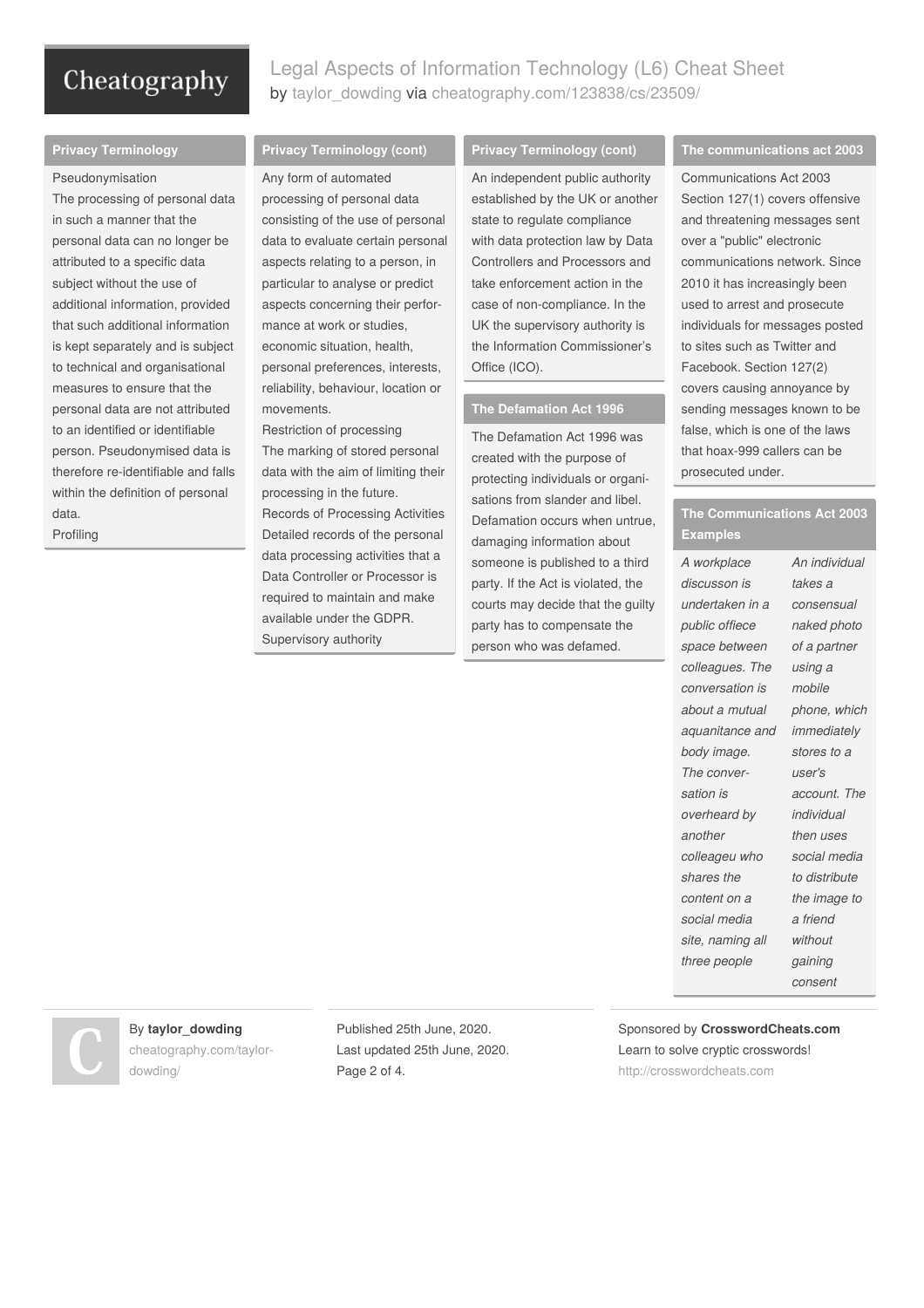Legal Aspects of Information Technology (L6) Cheat Sheet by [taylor\\_dowding](http://www.cheatography.com/taylor-dowding/) via [cheatography.com/123838/cs/23509/](http://www.cheatography.com/taylor-dowding/cheat-sheets/legal-aspects-of-information-technology-l6)

### **The investigatory powers act (2016)**

A Bill to make provision about the interception of communications, equipment interference and the acquisition and retention of communications data, bulk personal datasets and other information; to make provision about the treatment of material held as a result of such interc‐ eption, equipment interference or acquisition or retention; to establish the Investigatory Powers Commissioner and other Judicial Commissioners and make provision about them and other oversight arrangements; to make further provision about investigatory powers and national security; to amend sections 3 and 5 of the Intell‐ igence Services Act 1994; and for connected purposes..

### **The Human Rights Act 1998**

The Human Rights Act 1998 sets out the fundamental rights and freedoms that everyone in the UK is entitled to. It incorp‐ orates the rights set out in the European Convention on Human Rights (ECHR) into domestic British law. The Human Rights Act came into force in the UK in October 2000. The Act has three main effects: 1. You can seek justice in a British court It incorporates the rights set out in the European Convention on Human Rights (ECHR) into domestic British law. This means that if your human rights have been breached, you can take your case to a British court rather than having to seek justice from the European Court of Human Rights in Strasbourg,

2. Public bodies must respect your rights

France.

### **The Human Rights Act 1998 (cont)**

It requires all public bodies (like courts, police, local authorities, hospitals and publicly funded schools) and other bodies carrying out public functions to respect and protect your human rights.

3. New laws are compatible with Convention rights

In practice it means that Parliament will nearly always make sure that new laws are compatible with the rights set out in the European Convention on Human Rights (although ultimately Parliament is sovereign and can pass laws which are incompatible). The courts will also, where possible, interpret laws in a way which is compatible with Convention rights.

### **The Copyright Designs and Patents Act (1988)**

The Copyright Designs and Patents Act (1988) gives creators of digital media the rights to control how their work is used and distributed. Music, books, videos, games and software can all be covered by copyright law.

### **The Copyright Designs and Patents Act (1988) (cont)**

Anything which you design or code is automatically copyri‐ ghted and may not be copied without your permission, as the digital creator.

- When you buy software, for example, copyright law forbids you from: Giving a copy to a friend

- Making a copy and then selling it

-Using the software on a network (unless the licence you signed allows it. For example, you may be allowed to install an app on 3 devices within a family) -Renting the software without the permission of the copyright holder

### **The Intellectual Property Act (2014)**

Intellectual property (IP) refers to the ownership of an idea or design by the person who came up with it. It is a term used in property law. It gives a person certain exclusive rights to a distinct type of creative design, meaning that nobody else can copy or reuse that creation without the owner's permission.

## By **taylor\_dowding**

[cheatography.com/taylor](http://www.cheatography.com/taylor-dowding/)dowding/

Published 25th June, 2020. Last updated 25th June, 2020. Page 3 of 4.

Sponsored by **CrosswordCheats.com** Learn to solve cryptic crosswords! <http://crosswordcheats.com>